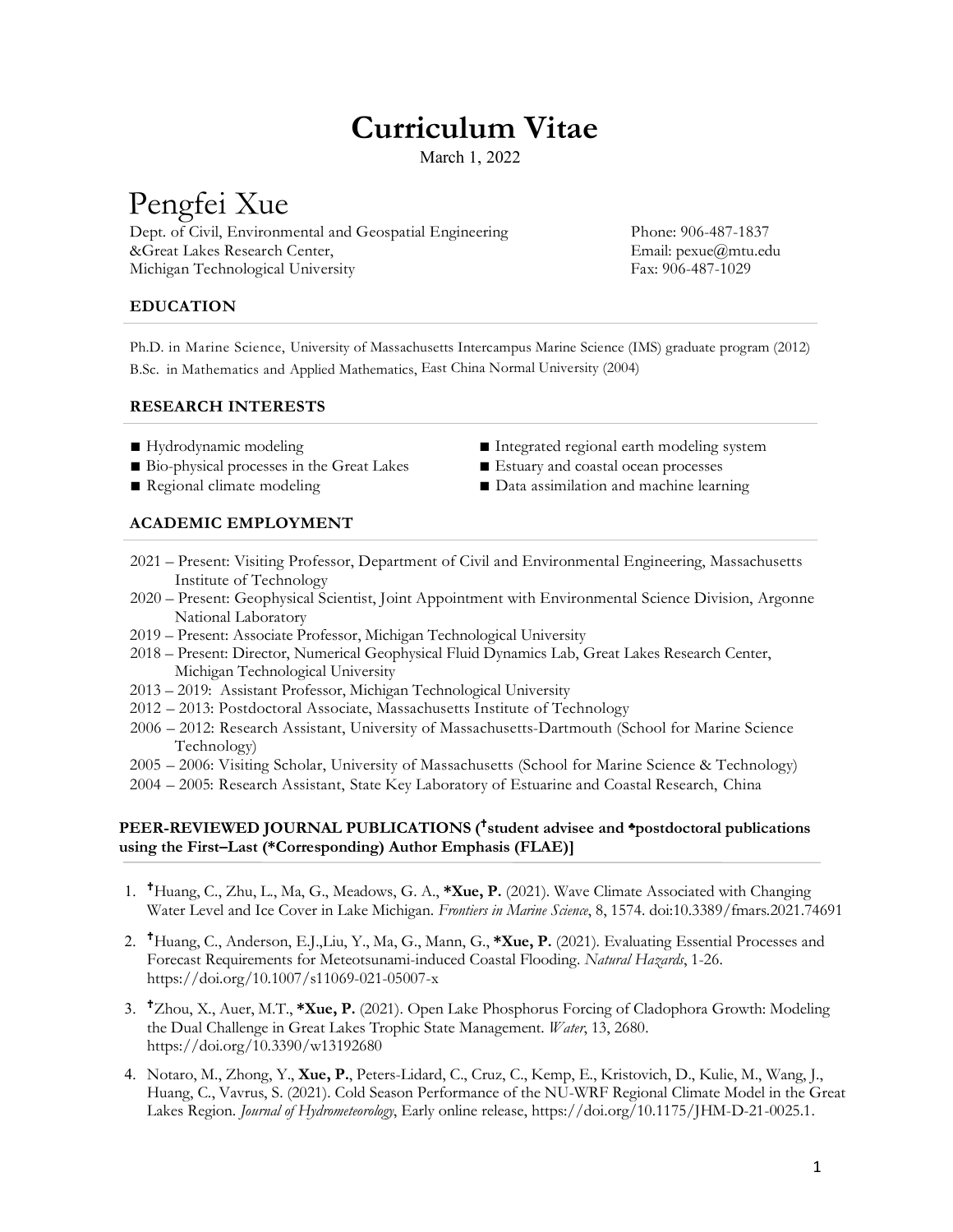- 5. Chaffin J. et al. (29 authors) (2021). The Lake Erie HABs Grab: A binational collaboration to characterize the western basin cyanobacterial harmful algal blooms at an unprecedented high-resolution spatial scale. *Harmful Algae,* 108, https://doi.org/10.1016/j.hal.2021.102080.
- 6. Auer, M.T.; McDonald, C.P.; Kuczynski, A.; Huang, C.; **Xue, P.** (2021) Management of the Phosphorus– *Cladophora* Dynamic at a Site on Lake Ontario Using a Multi-Module Bioavailable P Model. *Water*, *13*, 375. https://doi.org/10.3390/w13030375
- 7. Ibrahim, H., \***Xue, P.,** & Eltahir, E. A. (2020). Multiple Salinity Equilibria and Resilience of Persian/Arabian Gulf Basin Salinity to Brine Discharge. *Frontiers in Marine Science*7:573. doi: 10.3389/fmars.2020.00573
- 8. Feng, X., Ma, G., Su, S., Huang, C., Boswell, M., **Xue, P.** (2020). A multi-layer perceptron approach for accelerated wave forecasting in Lake Michigan. *Ocean Engineering*, 211, 107526
- 9. **\*Xue, P.,** Malanotte-Rizzoli, P., Wei, J., Eltahir, E. A. (2020), Coupled Ocean-Atmosphere Modeling over the Maritime Continent: A Review. *Journal of Geophysical Research-Oceans*, 125, doi:10.1029/2019JC014978
- 10. Zhang, Y., Chen, C., **Xue, P.,** Beardsley, R. C., & Franks, P. J. (2020). A view of physical mechanisms for transporting harmful algal blooms to Massachusetts Bay. *Marine Pollution Bulletin,* 154, 111048.
- 11. ♱Ye, X., Chu, P. Y., Anderson, E. J., Huang, C., Lang, G. A., & \***Xue, P.** (2020). Improved thermal structure simulation and optimized sampling strategy for Lake Erie using a data assimilative model. *Journal of Great Lakes Research*, 46, 144-158, DOI: 10.1016/j.jglr.2019.10.018
- 12. **♣**Shi, Q., & \***Xue, P.** (2019). Impact of lake surface temperature variations on lake effect snow over the Great Lakes region. *Journal of Geophysical Research-Atmosphere,* 124, 12,553–12,567, DOI:10.1029/2019JD031261
- 13. ♱Huang, C., Kuczynski, A., Auer, M. T., O'Donnell, D. M., & \***Xue, P.** (2019). Managing the Phosphorus-Cladophora Dynamic in Lake Ontario: Insights from Hydrodynamics. *J. Mar. Sci. Eng.* 2019, 7(5), 129; https://doi.org/10.3390/jmse7050129
- 14. ♱Ye, X., Anderson, E. J., Chu, P. Y., Huang, C., & \***Xue, P.** (2019). Impact of water mixing and ice formation on the warming of Lake Superior: a model-guided mechanism study. *Limnology and Oceanography*, doi: 10.1002/lno.11059
- 15. **\*Xue, P.**, Schwab, D.J., Zhou, X., Huang, C., Kibler, R., Ye, X. (2018). A Hybrid Lagrangian–Eulerian Particle Model for Ecosystem Simulation. *J. Mar. Sci. Eng.* 2018, 6, 109. doi: 10.3390/jmse6040109
- 16. Niroomandi, A., Ma, G., Ye, X., Lou, S., & **Xue, P.** (2018), Extreme Value Analysis of Wave Climate in Chesapeake Bay, *Ocean Engineering*, 159, 22-36, doi: https://doi.org/10.1016/j.oceaneng.2018.03.094
- 17. Bao, T., Liu, Z., Meldrum, J., Green, C., **Xue, P.**, & Vitton, S. (2018). Field tests and multiphysics analysis of a flooded shaft for geothermal applications with mine water. *Energy Conversion and Management*, 169, 174-185.
- 18. **\*Xue, P.**, Schwab, D. J., Sawtell, R. W., Sayers, M. J., Shuchman, R. A., & Fahnenstiel, G. L. (2017), A Particle-tracking Technique for Spatial and Temporal Interpolation of Satellite Images Applied to Lake Superior Chlorophyll Measurements, *J. Great Lakes Res.,* 43(3), 1-13.
- 19. **\*Xue, P.**, J. S. Pal, X. Ye, J. D. Lenters, C. Huang, P. Y. Chu (2017), Improving the Simulation of Large Lakes in Regional Climate Modeling: Two-way Lake-atmosphere Coupling with a 3-D Hydrodynamic Model of the Great Lakes, *J. Climate,* 30, 1605–1627, doi: 10.1175/JCLI-D-16-0225.1
- 20. **\*Xue, P.**, Schwab, D. J., and Hu S.(2015), An investigation of the thermal response to meteorological forcing in a hydrodynamic model of Lake Superior, *J. Geophys. Res. Ocean*s, 120, 5233–5253, doi:10.1002/2015JC010740.
- 21. **\*Xue, P.** and Eltahir E. A. (2015), Estimation of the Heat and Water Budgets of the Persian Gulf Using A Regional Climate Model, *J. Climate*., 28(13), 5041-5062 doi: http://dx.doi.org/10.1175/JCLI-D-14-00189.1
- 22. Wang, Z., Song, H., Watkins, D. W., Ong, K. G., **Xue, P.,** Yang, Q., & Shi, X. (2015), Cyber-physical systems for water sustainability: challenges and opportunities, *Communications Magazine*, IEEE 53 (5), 216-222, doi: 10.1109/MCOM.2015.7105668
- 23. **\*Xue, P.**, Eltahir, E. A., Malanotte-Rizzoli, P., & Wei, J. (2014), Local feedback mechanisms of the shallow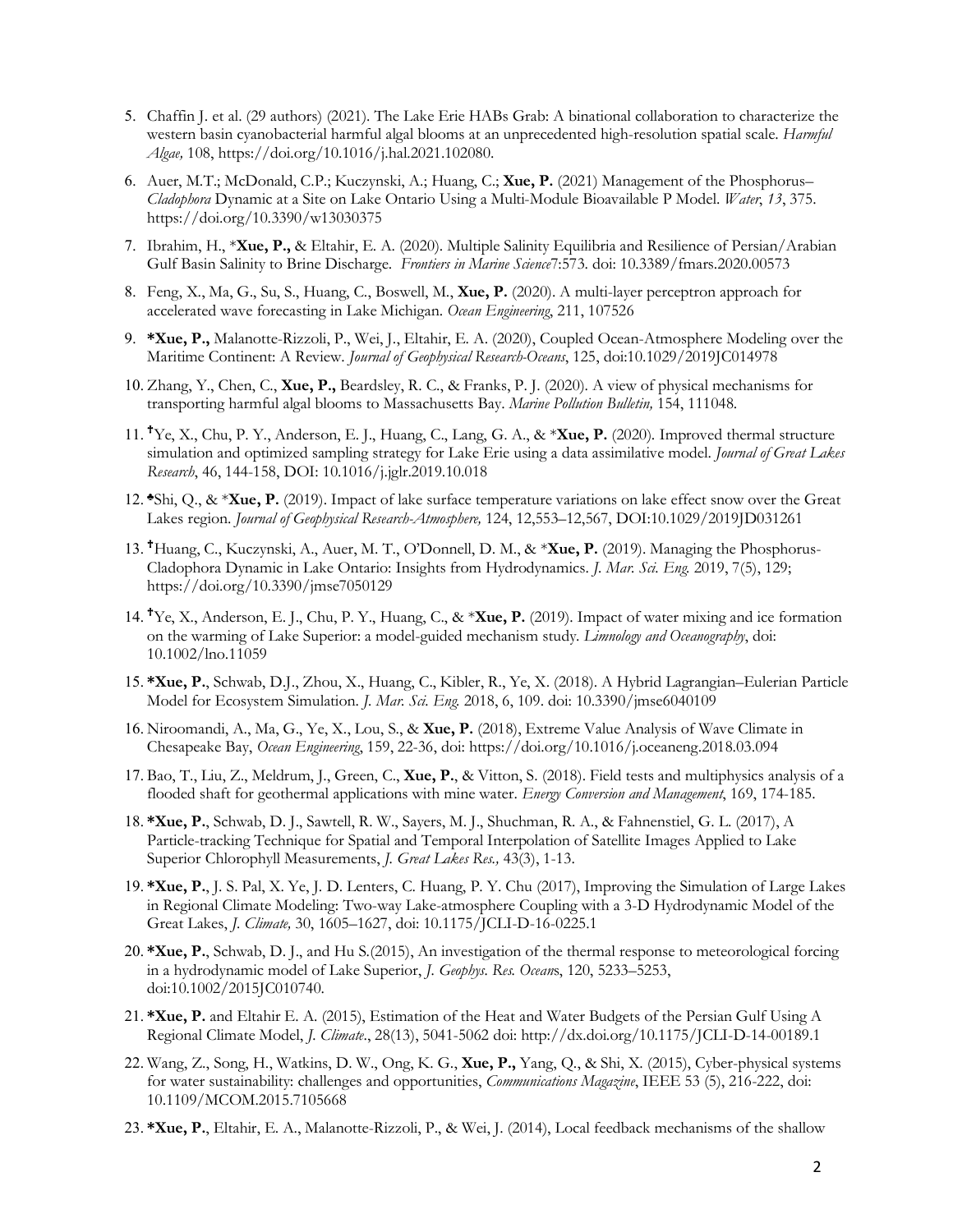water region around the Maritime Continent, *J. Geophys. Res. Oceans*, 119(10), 6933-6951, doi: 10.1002/2013JC009700

- 24. **\*Xue, P.**, Chen, C., Qi, J., Beardsley, R. C., Tian, R., Zhao, L., & Lin, H. (2014). Mechanism studies of seasonal variability of dissolved oxygen in Mass Bay: A multi-scale FVCOM/UG-RCA application, *J. Mar. Syst.,* 131, 102-119. doi:10.1016/j.jmarsys.2013.12.00
- 25. Li, Y., Chen, X., Chen, C., Ge, J., Ji, R., Tian, R., **Xue, P.** and Xu, L. (2014), Dispersal and survival of chub mackerel (*Scomber Japonicus*) larvae in the East China Sea, *Ecol. Model., 283, 70-84.*, doi:10.1016/j.ecolmodel.2014.03.016
- 26. Wei, J., Malanotte-Rizzoli, P., Eltahir, E. A., **Xue, P.,** & Xu, D. (2013). Coupling of a regional atmospheric model (RegCM3) and a regional oceanic model (FVCOM) over the Maritime Continent*, Clim. Dyn.,* 43(5-6), 1575-1594, doi:10.1007/s00382-013-1986-3.
- 27. **\*Xue, P.**, Chen, C., Beardsley, R.C. (2012). Observing System Simulation Experiments (OSSEs) of dissolved oxygen monitoring in Massachusetts Bay, *J. Geophys. Res.*, 117, C05014, doi:10.1029/2011JC007843.
- 28. Chen, C., Limeburner, R., Gao, G., Xu, Q., Qi, J., **Xue, P.,** Lai, Z., Lin, H., Beardsley, R., Owens, B. and Carlson, B., 2012, FVCOM model estimate of the location of Air France 447 Topical Collection on Advances in Search and Rescue at Sea, *Ocean Dyn*., 62(6),943-952.
- 29. **\*Xue, P.**, Chen, C., Beardsley, R.C., Limeburner, R. (2011). Observing System Simulation Experiments (OSSEs) with Ensemble Kalman Filters in Nantucket Sound, Massachusetts, *J. Geophys. Res.*, doi: 10.1029/2010JC006428
- 30.**Xue, P.**, Chen, C., Ding, P., Beardsley, R. C., Lin, H., Ge, J., & Kong, Y. (2009). Saltwater intrusion into the Changjiang River: A model-guided mechanism study. *J. Geophys. Res,* 114, C02006, doi:10.1029/2008JC004831.
- 31. Chen, C., Malanotte-Rizzoli, P., Wei, J., Beardsley, R.C., Lai, Z., **Xue, P.,** Lyu, S., Xu, Q., Qi, J. and Cowles, G.W., (2009). Application and comparison of Kalman filters for coastal ocean problems: An experiment with FVCOM, *J. Geophys. Res.*, 114, C05011, doi:10.1029/2007JC004548.
- 32. Chen, C., **Xue, P.,** Ding, P., Beardsley, R.C., Xu, Q., Mao, X., Gao, G., Qi, J., Li, C., Lin, H. and Cowles, G. (2008). Physical mechanisms for the offshore detachment of the Changjiang diluted water in the East China Sea, *J. Geophys. Res.*, 113, C02002, doi: 10.1029/2006JC003994.

## **SELECTED PRESENTATIONS (** ♱**student and ♣postdoctoral advisee, presenter)**

Presentations at national and international conferences:

A) Podium Presentation (**since 2019**)

- 1. **Xue, P**., Ye, X., Pal J., Chu, P., Kayastha, M. (2022) Changing Climate Over the Great Lakes Region: Projections Using Two-way Coupling of a Regional Climate Model With a 3-d Lake Model. Ocean Sciences Meeting (OSM2022, Virtual), February 24 - March 4, 2022
- 2. ♱ Kayastha, M., **Xue, P**., Ye, X. (2022) Predicting the impacts of climate change on the Great Lakes water levels using a two-way coupled 3D regional climate modeling system. Ocean Sciences Meeting (OSM2022, Virtual), February 24 - March 4, 2022
- 3. **♣**Zhu, L., **Xue, P**., Huang, C., Ma, G., & Meadows, G. A. (2022). Wave Climate and Water Level Changes in Lake Michigan. *In Ocean Sciences Meeting 2022 (OSM2022).* Online, Feb 27, 2022 – Mar 4, 2022.
- 4. **Xue, P**., (2022) Lake-Atmosphere-Land Coupling: Towards a Better Predictive Understanding of the Great Lakes Hydroclimate, Great Lakes Adaptive Management-Hydroclimate Priority Setting Workshop (Virtual), February 16, 2022
- 5. Wang, J., **Xue, P.,** Pringle, W.J., Yang, Z., Qian, Y. (2022) Lake Surface Temperature Impacts on Regional Climate over Great Lakes Basin. 102nd American Meteorological Society (AMS) Annual Meeting, Houston, Texas, January 23-27, 2022.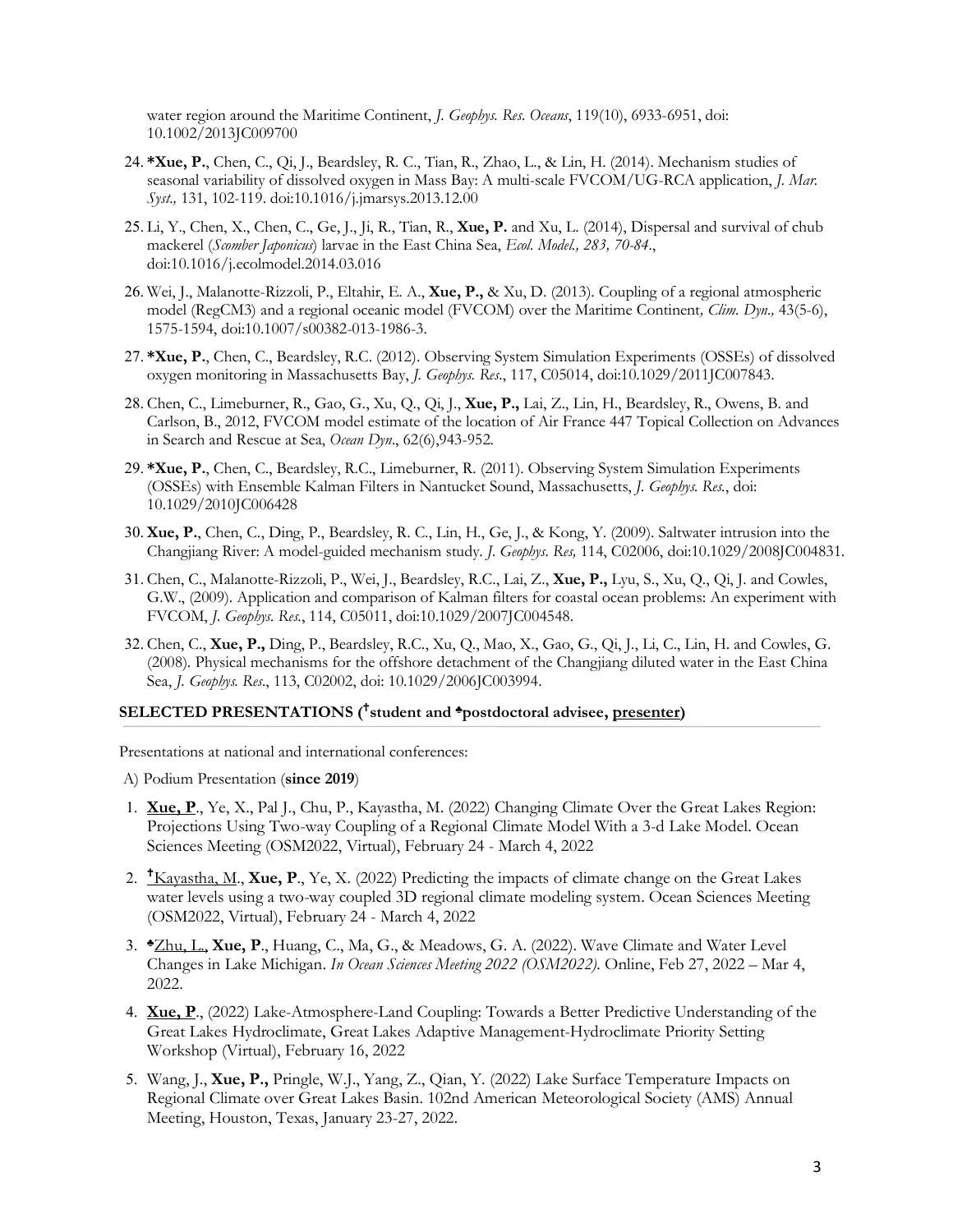- 6. **Xue, P.**, C. Huang, M. Notaro, Y. Zhong, C. Peters-Lidard, C. Cruz, E. Kemp, D. Kristovich, M. Kulie, J. Wang, S. Vavrus(2021). Importance of Coupling the 3D Lake Model to the Regional Climate Model in Simulating the Great Lakes System. AGU fall meeting, New Orleans, Louisiana, December 13-17, 2021
- 7. **♣**Zhu, L., **Xue, P.,** Huang, C., & Meadows, G. A. (2021). Sediment Transport in Lake Michigan under a Changing Wave Climate. *In 26th Biennial CERF Conference (CERF2021)*. Online, 1–4 and 8–11 November 2021.
- 8. ♱ Huang, C., **Xue, P**., Anderson, E., Liu, Y., Ma, G., & Mann, G. (2021). Evaluating essential processes and forecast requirements for meteotsunami-induced coastal flooding. *In 26th Biennial CERF Conference (CERF2021)*. Online, 1–4 and 8–11 November 2021
- 9. ♱ Zhou, X., **Xue, P**., Rowe, M. D., & Liu, Q. (2021). Inter-comparison of Three HAB Transport Models in Short-term Forecasting of Lake Erie CHABs Event. *In 26th Biennial CERF Conference (CERF2021)*. Online, 1–4 and 8–11 November 2021.
- 10.**Xue, P.**, Huang, C., Anderson, E., Liu, Y., Mann, G. (2021) Enhancing Great Lakes coastal flooding forecasting for meteorologically-induced tsunamis. 30th International Tsunami Symposium, Sendai, Japan, July 1-3, 2021
- 11.**Xue, P.** (2021) Connecting Observations and Modeling: Part 1: Integrated Regional Earth System Model (IRESM), Northeastern Association of Marine & Great Lakes Laboratories Summer Meeting (Virtual), July 26, 2021
- 12.Kraucunas, I., Bailey, V., Hetland, R., Bridgeman, T., **Xue, P.** (2021) New U.S. DOE project on coastal observations, mechanisms, and predictions across systems and scales. International Association for Great Lakes Research, Houghton, MI, May 17-21, 2021
- 13.Notaro, M., Zhong, Y., **Xue, P.**, Peters-Lidard, C., Cruz, C., Kemp, E., Kristovich, D., Kulie, M., Wang, J., Huang, C., Vavrus, S., Briley, L. (2021) Performance of the NU-WRF Regional Climate Model in the Great Lakes Region. International Association for Great Lakes Research, Houghton, MI, May 17-21, 2021
- 14.**Xue, P.**, Huang, C., Notaro, M., Zhong, Y., Peters-Lidard, C., Cruz, C., Kemp, E., Kristovich, D., Kulie, M., Wang, J., Vavrus, S., Wang, J., Qian, Y., Yang, Z. (2021) Assessment of the two-way coupling of FVCOM and NU-WRF in the Great Lakes Region. International Association for Great Lakes Research, Houghton, MI, May 17-21, 2021
- 15.♱ Kayastha, M., **Xue, P.**, Huang, C., Ye, X., Meadows, G., Miller, Z., Hunter, T., Fry, L., Chu, P. (2021) Projections of Great Lakes' water level based on a 3D regional climate modeling system. International Association for Great Lakes Research, Houghton, MI, May 17-21, 2021
- 16.Chaffin, J., Bratton, J., Verhamme, E., Bridgeman, T., Davis, T., Westrick, J., Dick, G., **Xue, P.**, McKay, R., Binding, C., Zastepa, A. (2021) The HABs Grab: A binational characterization of the Lake Erie cyanobacterial blooms. International Association for Great Lakes Research, Houghton, MI, May 17-21, 2021
- 17.Wang, J., **Xue, P.**, Yang, Z., Qian, Y. (2021) Impacts of Great Lakes on warm season precipitation using high resolution simulations. International Association for Great Lakes Research, Houghton, MI, May 17-21, 2021
- 18.♱ Huang, C., **Xue, P.**, Anderson, E., Liu, Y., Mann, G. (2021) Modeling the coastal flooding: a study case in Ludington, Michigan. International Association for Great Lakes Research, Houghton, MI, May 17-21, 2021
- 19.♱ Wagh, A., **Xue, P.**, Wang, Y., Huang, C., Yang, Y. (2021) Using Long short-term memory networks to improve hydrodynamic modeling. International Association for Great Lakes Research, Houghton, MI, May 17-21, 2021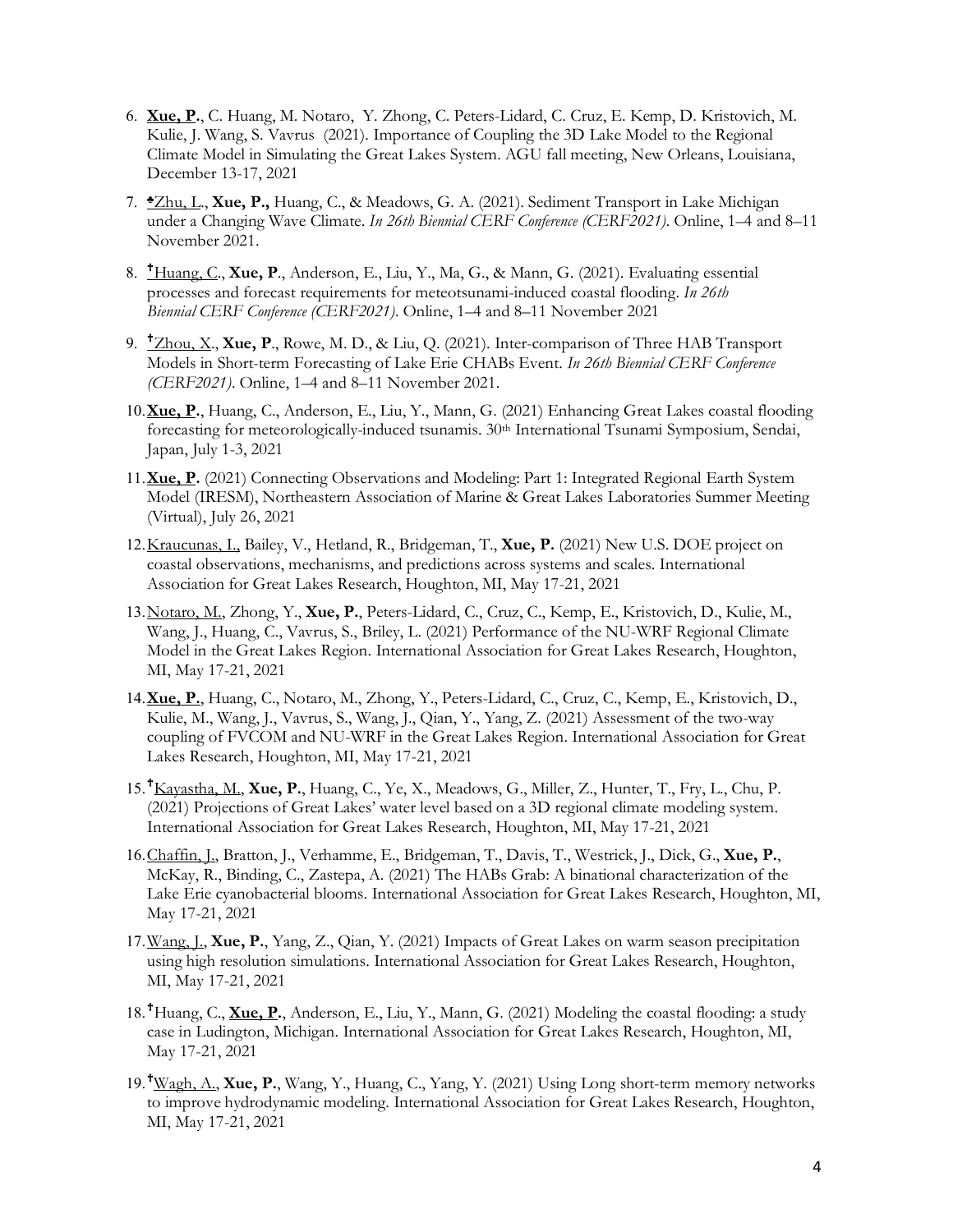- 20.Yang, Z., Qian, Y., Wang, J., **Xue, P.**, Pringle, W. (2021) Convection Systems and Summer Storms over the Great Lakes Region. International Association for Great Lakes Research, Houghton, MI, May 17-21, 2021
- 21.Ye, X., **Xue, P.**, Chu, P., Anderson, E., Mason, L. (2021) Improved lake surface temperature analysis in Lake Michigan through data assimilation. International Association for Great Lakes Research, Houghton, MI, May 17-21, 2021
- 22.Lenters, J., Lenard, C., **Xue, P.**, Meadows, G., Huang, C. (2021) Waves and circulation on Lake Superior during an intense autumn gale: The Halloween storm of 2020. International Association for Great Lakes Research, Houghton, MI, May 17-21, 2021
- 23.**♣**Shi, Q and **Xue. P.** (2019) Impact of Lake Surface Temperature Variations on Lake Effect Snow over the Great Lakes Region. American Geophysical Union (AGU) fall meeting, San Francisco, CA December 9-13, 2019
- 24.**Xue, P**, Chu, P.**,** Ye, X. Huang, C., Pal, J. (2019) Two-way Atmosphere-Lake-Ice Coupled Regional Climate Simulation over the Great Lakes Region Lakes2019 workshop, October 22-24, 2019 Toulouse, France
- 25.**Xue, P**., Ye, X., Huang, C. (2019) Climate projections over the Great Lakes region using the GLARM. International Association for Great Lakes Research, Brockport, New York, June 10-14, 2019
- 26.<sup>†</sup>Huang, C. Xue, P. (2019) Three-way Coupled Modeling System for Storm Wave: A Case Study in Lake Superior. International Association for Great Lakes Research, Brockport, New York, June 10- 14, 2019
- 27.**Xue, P**., Ye, X., P. Chu, E. Anderson, Huang, C., G. Lang (2019) Using data assimilation to improve thermal structure prediction in Lake Erie. International Association for Great Lakes Research, Brockport, New York, June 10-14, 2019
- 28.Chaffin J., J. Bratton, T. Bridgeman, T. Davis, K. Meyer, E. Verhamme, J. Westrick**, P. Xue** (2019). Forecasting Microcystin Concentrations in Western Lake Erie. International Association for Great Lakes Research, Brockport, New York, June 10-14, 2019
- 29.**Xue, P**., Ye, X., Huang, C. (2019). Impact of Climate Change on Thermal Variability and Ecosystem Vulnerability of the Great Lakes, ASLO aquatic sciences meeting, Puerto Rico February 23- March 2, 2019
- B) Poster Presentation (**since 2019**)
- 1. <sup>†</sup>Zhou, X., **Xue, P.**, Auer, M. T. Offshore P-forcing of Cladophora growth in the Lake Michigan nearshore: a 1D modeling approach (2020). International Association for Great Lakes Research (IAGLR), June 9–11, 2020.
- 2. E. J. Anderson, L. Read, J. Kessler, \*C. Huang**, P. Xue**, L. Mason, L. Fry, Y. Hong (2019). Linking Watershed Hydrology and Coastal Hydrodynamic Models for Improved Water Level and Inundation Prediction in the Great Lakes, American Geophysical Union (AGU) fall meeting, San Francisco, CA December 9-13, 2019
- 3. ♱ Ye, X., **Xue, P.,** P. Y. Chu, E. J. Anderson, **\***C. Huang, G. Lang (2019). A Step Toward Incorporating Data Assimilative Capability into the NOAA Great Lakes Operational Forecasting System (GLOFS), CIGLR Annual Meeting, Ann Arbor, September 23-24, 2019
- 4. ♱ Huang C., and **Xue, P**. (2018). Improve the Wave Simulation in the Great Lakes Using a Three-way Coupled Modeling System, AGU Fall Meeting, Washington D.C. December 10-14, 2018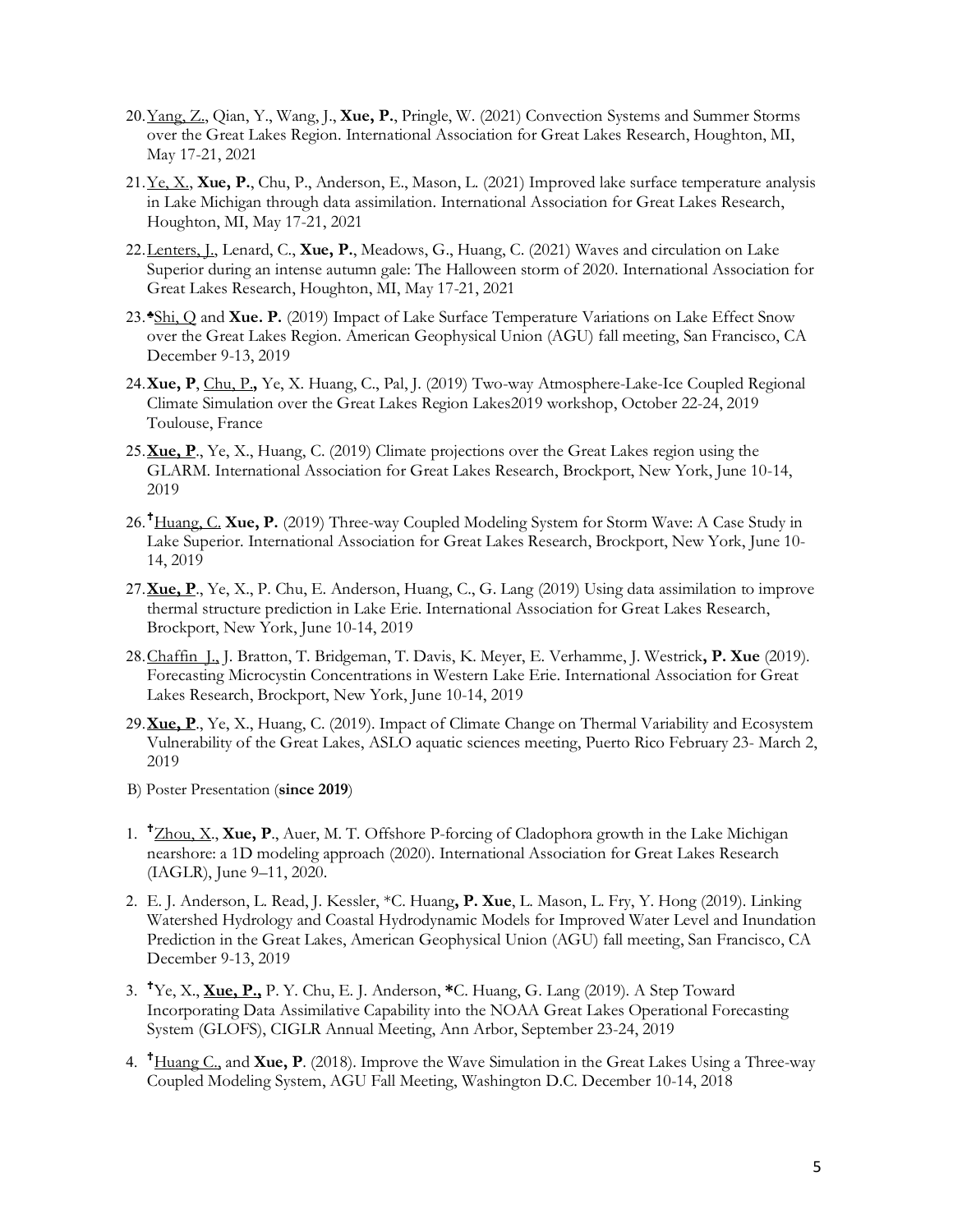- 5. Shi, Q and **Xue, P.** (2018), "Surface water temperature and wind divergence variability over the Great Lakes region", State of Lake Superior Conference, International Association for Great Lakes Research. Houghton, MI, October 9-12, 2018.
- 6. **Xue, P.**, Ye, X., Pal, J. S., Chu, P. Y. (2018) "Improve Regional Climate Modeling using the Great Lakes–Atmosphere Regional Model (GLARM)," Ocean Sciences Meeting 02-2018, American Geophysical Union, Portland, Oregon. February 12-16, 2018.
- ii. Invited Presentations (presenter):
- 1. **Xue, P.** (2022) "Climate Change and Coastal Hazards: a Better Predictive Understanding of the Great Lakes System", Massachusetts Institute of Technology, Cambridge, MA, February 4, 2022
- 2. **Xue, P.** (2021) "Climate Change and Coastal Hazards: Learning from Integrated Great Lakes Regional Modeling", University at Buffalo, Buffalo, New York, December 10, 2021
- 3. **Xue, P.** (2020) "Hydrodynamic Model Development and Collaboration", Cooperative Institute for Great Lakes Research, Ann Arbor, MI. December 14, 2020
- 4. **Xue, P.** (2019). "Towards an Integrated Regional Earth System Modeling Platform for the Great Lakes Region" University of Notre Dame, Notre Dame, IN. November 19, 2019
- 5. **Xue, P.** (2019). "Two-way Atmosphere-Lake-Ice Coupled Regional Climate Simulation over the Great Lakes Region" Argonne National Lab, Lemont, IL. June 24, 2019
- 6. Auer, M. T.**, Xue, P.**, Kuzincski, A. (2018),"Managing Nuisance Cladophora Growth in the Great Lakes: Causes and Cures," US EPA, Ann Arbor, MI. March 13, 2018
- 7. **Xue, P.** (2016). "Improving the Simulation of Great Lakes in Regional Climate Modeling using Two-way Atmosphere-3D Lake Coupling." University Wisconsin-Madison, Madison, WI. February 4, 2016
- 8. **Xue, P.** (2016). "Simulation of Large Lakes in Regional Climate Modeling," NOAA Great Lakes Environmental Research Laboratory, Ann Arbor, MI. January 29, 2016
- 9. **Xue, P.** (2015), EPA-Lake Superior Environmental Monitoring Collaborative meeting, "Hydrodynamic modeling of Lake Superior," Environmental Protection Agency, Houghton, MI. March 19, 2015
- 10.Meadows, G. A., Huckins, C. J., Marcarelli, A. M., **Xue, P.**, Group presentation: "USEPA-Great Lakes Restoration Initiative: Arresting the Spread of Eurasian Watermilfoil in Lake Superior," Great Lakes Research Center, Michigan Technological University Houghton, MI.
- 11.**Xue, P.** (2014), "Local feedback mechanisms of the shallow water regions around the Maritime Continent," Singapore MIT Alliance for Research and Technology Advisory Board Meeting, National University of Singapore, Singapore. July 12, 2014
- 12.**Xue, P.** (2014), "A Coupled regional ocean/atmosphere model for the Maritime Continent and local feedback mechanism in shallow water," Singapore MIT Alliance for Research and Technology, National University of Singapore, Singapore. July 24, 2014
- 13.**Xue, P.** (2012) Observing System Simulation Experiments (OSSEs) for Massachusetts Coastal Waters. College of Marine Sciences, Shanghai Ocean University, Shanghai, China. October 10, 2012
- 14.**Xue, P.** (2012) Ensemble-based Data Assimilation Technique and its Application to Massachusetts Coastal Waters. Department of Atmospheric and Oceanic Sciences, Peking University, Beijing, China. August 11, 2012.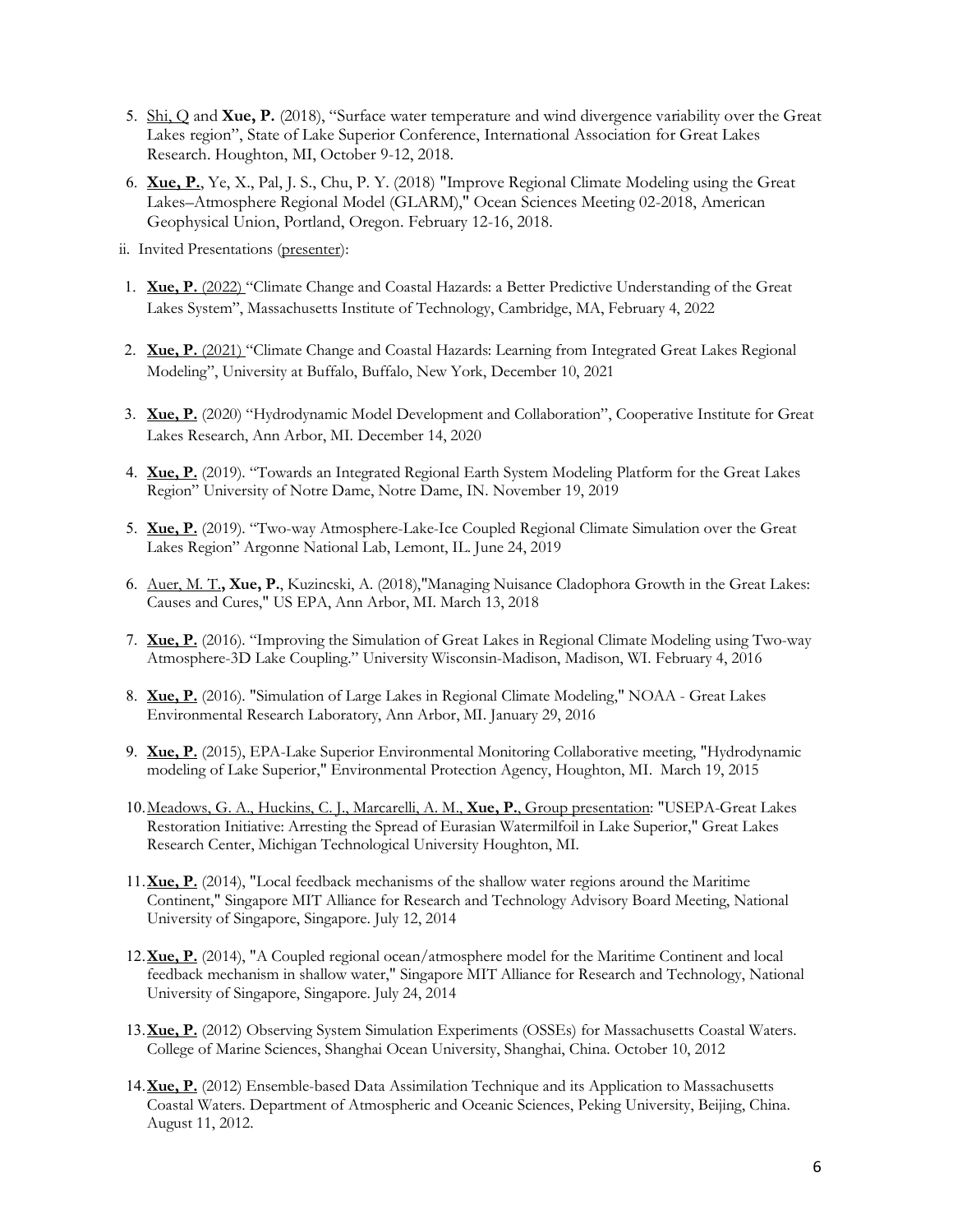### **RESEARCH GRANTS**

- A. Current Projects:
- 1. **Xue, P.** (PI for MTU) "Evaluating and Advancing the Representation of Lake-Atmosphere Interactions and Resulting Heavy Lake-Effect Snowstorms Across the Laurentian Great Lakes Basin Within the NASA-Unified Weather Research and Forecasting Model." National Aeronautics and Space Administration (NASA). Period Covered: 7/26/2017-7/25/2022. Collaborative project with UW-Madison, NASA, UIUC.
- 2. **Xue, P.** (Institutional Lead) "Linking Process Model and Field Experiments to Forecast Algal Bloom Toxicity in Lake Erie." National Oceanic and Atmospheric Administration (NOAA) ECOHAB Program. Period Covered: 9/1/2017-8/31/2022. A multi-institutional collaborative project led by OSU.
- 3. **Xue, P.** (PI) "Developing downscaled climate models to understand and forecast potential recruitment of Lake Michigan fishes" United States Geological Survey (USGS), period Covered: 03/25/2021-3/24/2023.
- 4. **Xue, P.** (Institutional Lead) "Coastal Observations, Mechanisms, and Predictions Across Systems and Scales – Great Lakes Modeling (COMPASS-GLM)" Department of Energy (DOE) pass through National Labs (led by PNNL) period Covered: 04/15/2021-04/14/2023.
- 5. **Xue, P.** (Single PI) "Funded Joint Appointment with Argonne National Lab", Argonne National Laboratory. Period Covered 8/3/2020-8/2/2022.
- 6. **Xue, P.** (PI) "Using Ensemble-based data assimilation to improve hydrodynamic modeling for the Great Lakes" Cooperative Institute for Great Lakes Research (CIGLR). Period Covered 07/01/2021- 06/30/2022.
- 7. **Xue, P.** (Co-PI) "An Integrated Physical-Social-Community (PSC) Approach for Sustainable Shore Protection, Beach Integrity, and Bluff/Dune Stabilization Along Lake Michigan". Period Covered 2/1/2020-1/31/2022. Collaborative Wisconsin -Michigan- Illinois/Indiana Joint Sea Grant Proposal
- 8. **Xue, P.** (Co-PI) "Enabling the Pickering Advanced Algae Warning System to Reach Operational Status: A Phase 2.5 Project" Ontario Power Generation. Period Covered: 04/01/2021-05/31/2022.
- 9. **Xue, P.** (Co-PI) "Implementing the Darlington Advanced Algae Warning System (D-AAWS): Phase 2" Ontario Power Generation. Period Covered: 05/01/2021-12/31/2022.
- B. Completed Projects:
- 10.**Xue, P.** (PI) "Coastal Coupling in Large Lakes for Total Water Prediction" National Oceanic and Atmospheric Administration (NOAA) pass through Cooperative Institute for Great Lakes Research (CIGLR). Period Covered: 07/01/2019-02/28/2022.
- 11.**Xue, P.** (Single PI) "Long-term Data Assimilative, Temperature and Currents Database for the Great Lakes: Lake Michigan" National Oceanic and Atmospheric Administration (NOAA) pass through Cooperative Institute for Great Lakes Research (CIGLR). Period Covered: 10/01/2019-09/30/2021.
- 12.**Xue, P.** (Co-PI)**,** "Adaptation of the Advanced Algae Warning System to Darlington Nuclear Generating Station: Phase 1" Ontario Power Generation. Period Covered: 07/20/2020-05/01/2021.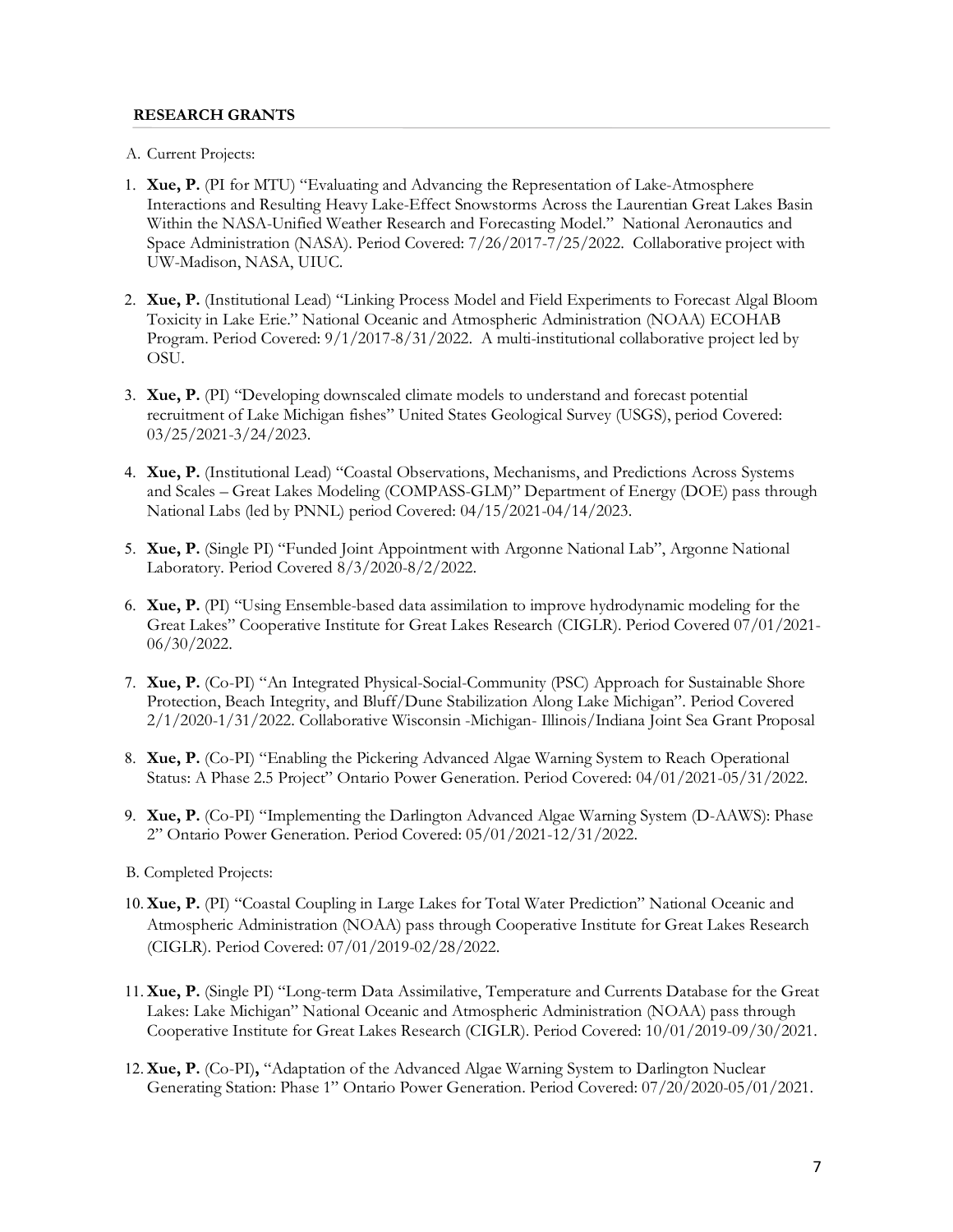- 13.**Xue, P.** (Co-PI) "Integration of the Advanced Algae Warning System GUI into OPG Operations" Ontario Power Generation. Period Covered: 03/01/2020-03/31/2021.
- 14.**Xue, P.** (Co-PI) "Advancing Coastal Hazard Knowledge on Resiliency Alternatives" Michigan Department of Environment, Great Lakes, and Energy. Period Covered: 1/1/2020-12/31/2020.
- 15.**Xue, P.** (PI) "Cladophora, Mussels and the Nearshore Phosphorus Shunt in Lake Michigan." Michigan Sea Grant. Period Covered: 2/1/2018-1/31/2021.
- 16.**Xue, P.** (Co-PI) "An Early Warning System Targeting Water Intake Fouling by Cladophora at the OPG Pickering Nuclear Generating Station" Ontario Power Generation. Period Covered: 04/01/2019-03/01/2020.
- 17.**Xue, P.** (PI) "Long-term Data Assimilative, Temperature and Currents Database for the Great Lakes: Lake Erie" National Oceanic and Atmospheric Administration (NOAA) pass through Cooperative Institute for Great Lakes Research (CIGLR). Period Covered: 10/01/2018-09/30/2019.
- 18.**Xue, P.** (Chief Scientist for section B: transport and fate of oil.), "Independent Risk Analysis for the Straits Pipelines" State of Michigan. Period Covered: 01/12/2018-10/31/2018.
- 19.**Xue, P.** (Co-PI) "Lake Water Quality Modeling of Consent Decree Scenarios-Phase1". Wade Trim Group, Inc. Period Covered: 08/15/2018 - 10/30/2018.
- 20.**Xue, P.** (PI) "Modeling the Mussel-Phosphorus-Cladophora Dynamic in Lake Ontario." Town of Ajax, Ontario, Canada. Period Covered: 05/01/16-12/31/17.
- 21.**Xue, P.** (PI). "Development of FVCOM model of Sandusky Bay to support restoration design." LimnoTech. Period Covered: 09/01/2017 -08/31/2018.
- 22.**Xue, P.** (Co-PI) "*Cladophora* Monitoring and Modeling at Ajax, Ontario Phase 3." Town of Ajax, Ontario, Canada. Period Covered: 8/13/2017-08/17/2018.
- 23.**Xue, P.** (Co-PI) "Integrated Clean Water Act Planning Evaluation, Northeast Ohio Regional Sewer District, Phases II-III." Northeast Ohio Regional Sewer District. Period Covered: 09/01/2013- 04/30/2016.
- 24.**Xue, P.** (Co-PI) "Phosphorous and Cladophora in Lake Ontario." Town of Ajax, Ontario, Canada. Period Covered: 9/1/2014-12/31/2015.
- 25.**Xue, P.** (Co-PI) "Lake Erie Phosphorus Modeling." Environmental Protection Agency administered by Battelle Memorial Institute. Period Covered: 8/1/2014-07/15/2015.
- 26.**Xue, P.** (senior personnel), *et al.* "Category: B.1 Invasive Species Prevention and Control: Arresting the Spread of Eurasian Watermilfoil in Lake Superior. 2014-2015." Environmental Protection Agency. Period Covered: 01/01/2014-10/31/2016
- 27.**Xue, P.** (PI) "Development of a Hydrodynamic Modeling System for Lake Superior". Michigan Technological University Research Excellence Fund. Period Covered: 7/31/2014-12/31/2015.

#### **PROFESSIONAL SERVICE**

**Associate Editor:** Frontiers in Marine Science: Coastal Ocean Processes (2014-present)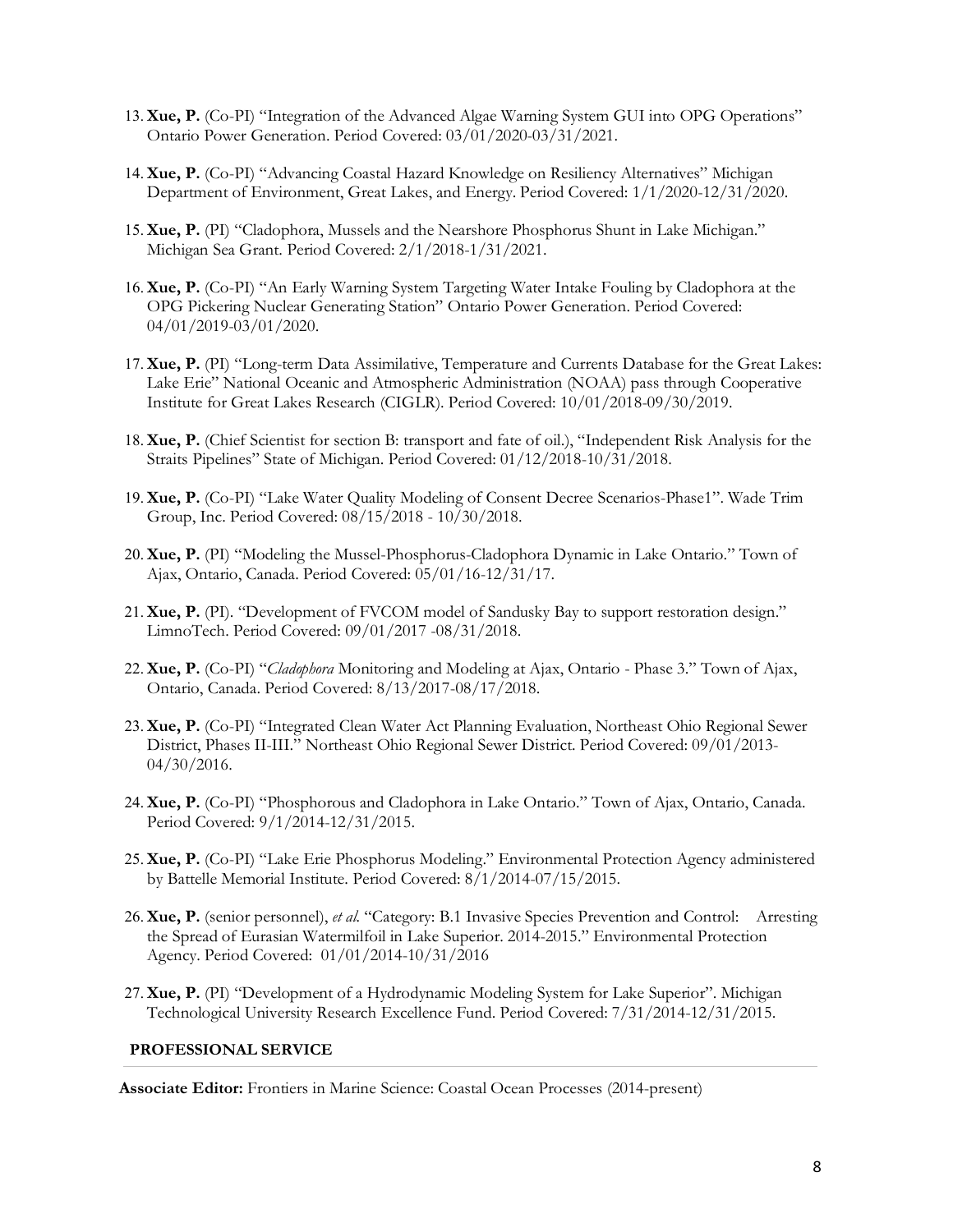- **Guest Editor:** Journal of Marine Science and Engineering. Special Issue "Selected Papers from the 16th Estuarine and Coastal Modeling Conference" (2021)
- **Conference Co-chair:** 16th Estuarine and Coastal Modeling (ECM) Conference (2021)
- **Conference Organizing Committee:** 15<sup>th</sup> Estuarine and Coastal Modeling (ECM) Conference (2018)
- **Conference Scientific Program Committee:** 26th Coastal & Estuarine Research Federation (CERF) Biennial Conference (2021)
- **Conference Program Committee**: 64<sup>th</sup> International Association for Great Lakes Research (IAGLR) Annual Conference (2021)
- **Conference Planning Committee:** State of Lake Superior Conference, International Association for Great Lakes Research (IAGLR) (2018)
- **Conference Session Convener:** Coastal & Estuarine Research Federation (CERF) biannual conference (2015, 2021), International Association for Great Lakes Research (IAGLR) annual conference (2015, 2017, 2018, 2019, 2021)

### **Proposal Reviewer/Panel Member:** Sea Grant, NOAA, NSF

**Reviewer for Journals:** 1) Climate Dynamics 2) Environmental Modelling & Software, 3) Advances In Water Resources, 4) Science of the Total Environment, 5) Journal of Hydrometeorology, 6) Journal of Geophysical Research-Oceans 7) Journal of Physical Oceanography, 8) PLOS ONE, 9) Journal of Hydrology, 10) Journal of Advances in Modeling Earth Systems, 11) Earth System Dynamics, 12) Journal of Marine Systems, 13) Journal of Great Lake Research, 14) Estuarine, Coastal and Shelf Science, 15) Journal of Applied Meteorology and Climatology, 16) Journal of Atmospheric and Oceanic Technology, 17) Ocean Dynamics, 18) Stochastic Environmental Research and Risk Assessment, 19) Applied Ocean Research, 20) Meteorology and Atmospheric Physics, 21)Journal of Coastal Research 22) Natural Hazards 23) Ocean Modelling

#### **PROFESSIONAL SOCIETIES**

- American Geophysical Union (AGU)
- American Meteorological Society (AMS)
- Association for the Sciences of Limnology and Oceanography (ASLO)
- The Oceanography Society (TOS)
- International Association for Great Lakes Research (IAGLR)
- International Association for Hydro-Environment Engineering and Research (IAHR)
- Asia Oceania Geosciences Society (AOGS)
- American Society for Engineering Education (ASEE)

## **COURSE TAUGHT**

- 1. CEE 5520: Hydrodynamic Modeling (Graduate course)
- 2. ATM/PH/CEE5680: Geophysical Fluid Dynamics (Graduate course)
- 3. CEE3620: Water Resources Engineering (Undergraduate core course)

#### **STUDENT SUPERVISED AS PRINCIPAL ADVISOR**

- 1. Xinyu Ye (PhD, graduated) 2014 -2019
- 2. Chenfu Huang (PhD graduated) 2014 2021
- 3. Xing Zhou (PhD Candidate) started Fall 2017 Present